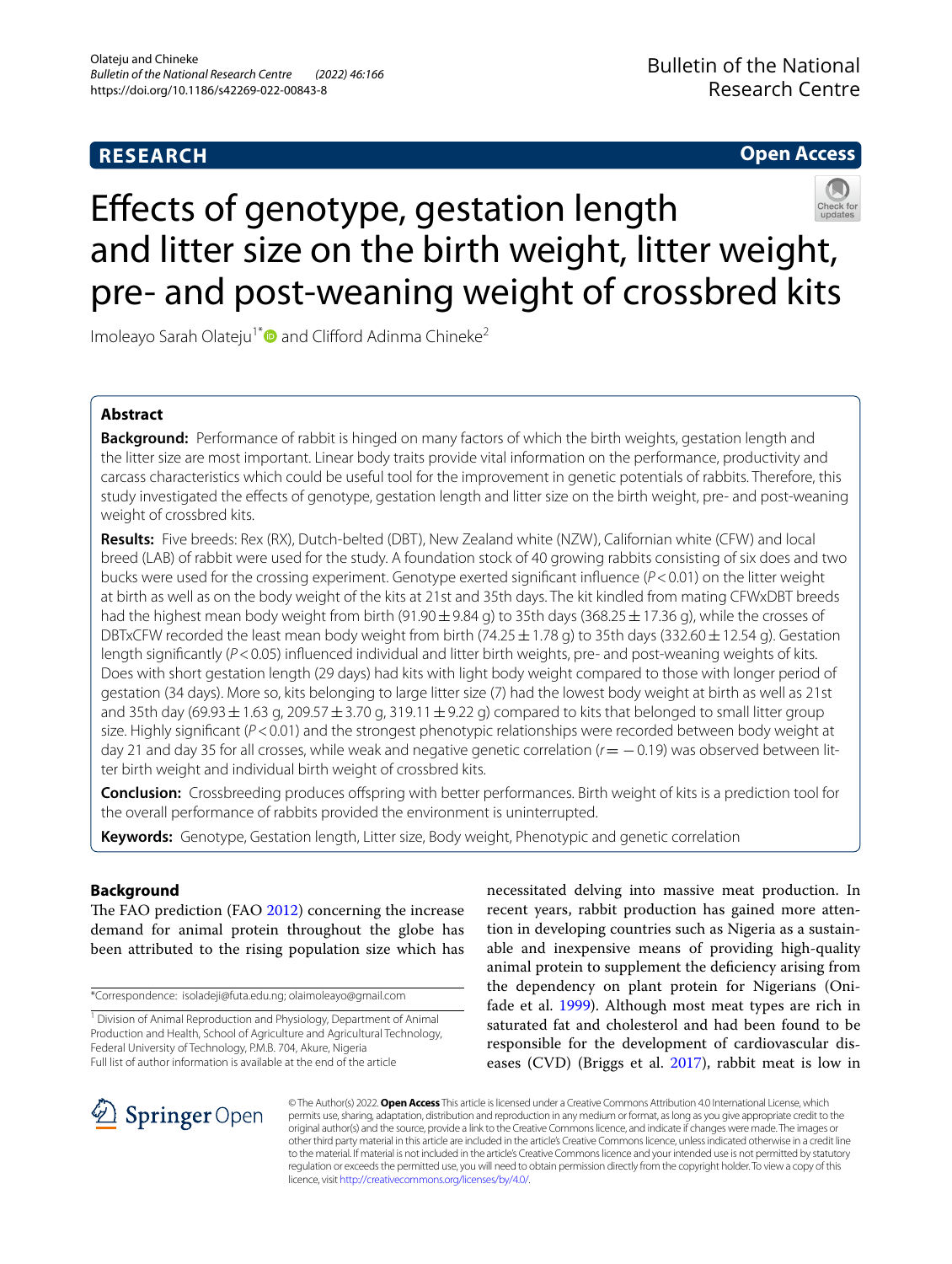calorie and cholesterol and its consumption is being encouraged among the old-age group. Nutritionally, rabbit meat is rich in proteins of high biological value, low in cholesterol content and high in linolenic acid when compared to other types of meat (Samkol and Lukefahr  $2008$ ; Nistor et al.  $2013$ ). There is no taboo or beliefs against the consumption of rabbit meat. The litter size (Nofal et al. [2005\)](#page-5-4) and pre-weaning survival percentage of kit rabbits (Fadare and Fatoba [2018](#page-5-5)) are major determinants that enhance successful rabbit production, as it is crucial in evaluating the net fnancial income of the farms (Rashwan and Marai [2000\)](#page-5-6). Likewise, the overall performance and sustainability of the animal are greatly infuenced by its live body weight (Chineke [2005](#page-5-7)) as well as the selection of the best choice of genotypes in breeding (Oyegunle et al. [2015](#page-5-8)). Hence, the choice of genotype, numbers of kits per litter and the duration of pregnancy (gestation length) could be contributing factors to the overall rabbit's weight in SouthWest, Nigeria. Therefore, it is imperative to know the relationship between individual birth weight, litter birth weight and pre-weaning weights of the different crosses of rabbit breeding. Thus, the aim of this study was to find out the effects of genotype, gestation length and litter size on the individual kit birth weight, litter birth weight and the weight gained at the 3rd and 5th week post-parturition as well as to estimate the phenotypic and genetic correlation of body weights of crossbred kits.

## **Methods**

#### **Experimental site**

The experiment was carried out at Livestock section (Rabbit experimental unit) of the Teaching and Research Farm, Akure, Nigeria, between May and October, 2014. The study location lies between latitude  $7^{\circ}$  15' North of the equator and 5° 12′ East of the Greenwich Meridian in the humid tropical rain forest region. The climatic condition of Akure follows the pattern of southwest Nigeria, and it has an average annual rainfall of about 1524 mm and the rainy season lasts for about 9 months (March to November).

### **Animal breeding and management**

The experiment was approved by the Animal Welfare Committee of Federal University of Technology, Akure, after due proposal has been presented and approved. The experimental animals used for this study were litters from crosses of New Zealand white, Rex, Dutch, California white and local breeds of rabbits which belong to the Department of Animal Production and Health, Federal University of Technology, Akure. A population of 40 growing rabbits comprising of six does and two bucks each of New Zealand white (NZW), Dutch-belted (DBT), Californian white (CFW), Rex (RX) and locally adapted breeds (LAB) were procured from reputable source for the study. The breeding stock (bucks and does) were kept in individual hutches and provided with stainless steel feeders for serving of feeds and stainless steel bowls for the serving of fresh clean water regularly. Each doe was moved to the buck's cage for mating purpose, and after successful copulation, the does were palpated 10 days after for pregnancy detection. Does that failed to conceive were returned to the same mating buck for re-breeding. Nest boxes were placed in the does cages on the 25th day after conception prior to kindling, and the litters were weaned at 28 days post-kindling. Commercial pelleted ration containing 16.23% crude protein, 10.27% crude fber and 2280 Kcal/kg energy was fed to the rabbits in the morning, and fresh forages (*Tridax procumbens* and *Talinum triangulare*) were served in the evening. All genetic groups of rabbits were subjected to the similar environmental, medication and managerial conditions. At the end of the experiment, the rabbits were left on the farm for further research studies. The mating procedure is shown in Table [1.](#page-1-0)

## **Data collection**

Ninety-eight crossbred kits comprising 18 NZWxREX, 23 DBTxCFW, 18 LABxNZW, 20 REXxLAB and 19  $CFWxDBT$  were weighed in the study. The kits were weighed immediately after birth singly and in group as litters. The doe is moved to another cage before the weighing exercise done in the early hours of the morning is being carried out. The kits were weighed up to the 5th week which is the post-weaning phase as the kits were weighed at 4 weeks old. Weighing of kits from birth to the 5th week was carried out using a sensitive scale of 10 kg capacity with 0.01 kg accuracy. Body weights at day 21 and 35 were recorded as the pre- and-post-weaning weights of kits, respectively.

The data collected from the study were analyzed using the mixed model least-squares Procedure of the Statistical Analysis Systems Institute (SAS [2008](#page-5-9)) and maximum

<span id="page-1-0"></span>

| Sire genotype | Dam genotype | Kit genotype | <b>Number</b><br>of kits |  |
|---------------|--------------|--------------|--------------------------|--|
| NZW           | <b>RFX</b>   | NZW x RFX    | 18                       |  |
| DBT           | <b>CFW</b>   | DBT x CFW    | 23                       |  |
| LAB           | N7W          | LB x NZW     | 18                       |  |
| <b>REX</b>    | LAB          | RFX x LAB    | 20                       |  |
| <b>CFW</b>    | DBT          | CF x DBT     | 19                       |  |

*N.B: NZW* New Zealand white, *RX* Rex, *DBT* Dutch-belted, *CFW* California white, *LAB* local breed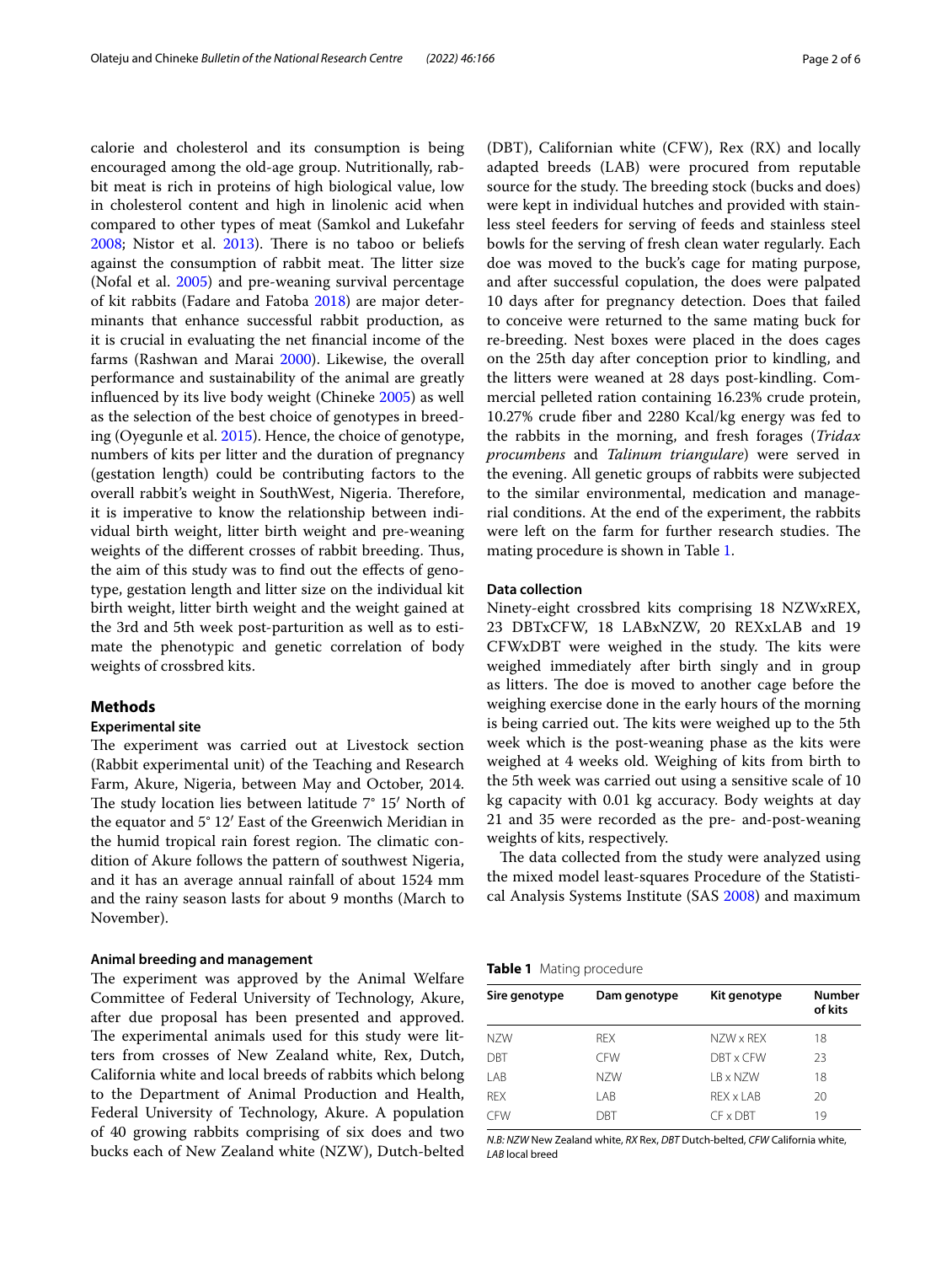likelihood computer program (SAS [2008](#page-5-9)) which uses Henderson's Method 3 to estimate the observable variance components due to genotype  $(\sigma_g^2)$ , gestation length ( $\sigma^2$ ), litter size ( $\sigma_1^2$ ) and error ( $\sigma_e^2$ ) by equating computed mean squares to their expectations and solving for the components. The model used was:

$$
Yijk = \mu + Bi + Cj + Dk + \text{ei}jk
$$

where *Yijk*=observation on the *i*th rabbit of the *i*th genotype of the *j*th gestation length of *k*th litter size.  $\mu$  = overall mean of all observations;  $Bi =$ effect of the genotype of rabbit, *i*=1, 2, 3, 4, 5 (NWZ x RX, DBT x CFW, RX x LAB, CFW x DBT and LAB x NZW). *eijk*=random error.

The estimate of correlation for genotypic and phenotypic components was obtained using correlation coefficient formula, written as follows:

days (91.90 g $\pm$  9.84; 420.10 g $\pm$  28.93; 246.35 g $\pm$  12.53; 368.25  $g \pm 17.36$ , respectively), while alternated mating group (DBT x CFW) resulted into kits with the lowest least-squares mean of individual birth 133 weight as well as body weight at 21st and 35th day (74.25  $g \pm 1.78$ ; 391.70  $g \pm 26.29$ ; 218.10  $g \pm 5.14$ ; 332.60  $g \pm 12.54$ , respectively). NZW x RX and LABxNZW recorded statistically similar least-squares individual birth weight mean (84.75  $g \pm 2.09$  and 84.60  $g \pm 4.24$ ) in BW 21 and BW35 and not LITBW.

## **Efect of gestation length on the least‑squares means of individual and litter birth weights, body weights of kits at 21st and 35th days**

The duration of gestation exerted significant influence  $(P<0.05)$  on the individual birth weight, litter

Genetic correlation from sine component 
$$
rG = \delta_{Sxy}/\sqrt{(\delta_{Sxx}^2 \cdot \delta_{Syy}^2)}
$$
  
Genetic correlation from dam component  $rG = \delta_{Dxy}/\sqrt{(\delta_{Dxx}^2 \cdot \delta_{Syy}^2)}$   
Genetic correlation from sire and dam component  $rG = \delta_{Sxy} + \delta_{Dxy}/\sqrt{(\delta_{Sxx}^2 \cdot \delta_{Syy}^2) \cdot (\delta_{Dxx}^2 \cdot \delta_{Syy}^2)}$ 

where  $rG$  is the genetic correlation;  $\delta_{xy}$  is the variance due to traits *x* and *y*;  $\delta_{xx}$  is the variance due to *xx* traits;  $\delta_{Dxx}$  is the variance due to doe for *xx* traits;  $\delta_{Dyy}$  is the variance due to doe for *yy* traits;  $\delta_{sxy}$  is the variance due to buck for *x* and *y* traits;  $\delta_{xxx}$  is the variance due to buck for *xx* traits; and  $\delta_{\text{sw}}$  is the variance due to buck for *yy* traits.

## **Results**

## **Efect of genotype on the least‑squares means of individual and litter birth weights, body weights of kits at 21st and 35th days**

Genotype had significant ( $P < 0.05$ ) effect on individual and litter weight at birth, 21st and 35th day body weights of the crossbred kits as shown in Table [2](#page-2-0). The cross from CFW x DBT had the highest least-squares mean of litter birth weight, body weight at 21 and 35

birth weight, weight at 21 and 35 days as presented in Table  $3$ . The gestation length of doe varied from 29

<span id="page-2-1"></span>**Table 3** Efect of gestation length on least-squares means of body weights of crossbred kits

|    | Gestingth INDBW (q) LITBW (q) | BW21(q)                                                                                             | BW35 (q)                                                                                                   |
|----|-------------------------------|-----------------------------------------------------------------------------------------------------|------------------------------------------------------------------------------------------------------------|
| 29 |                               |                                                                                                     | $66.75 + 0.51^d$ 379.60 + 21.85 207.20 + 5.00 <sup>c</sup> 319.40 + 12.43 <sup>b</sup>                     |
| 30 |                               |                                                                                                     | $72.16 \pm 1.09^{\circ}$ 396.84 $\pm$ 19.57 213.76 $\pm$ 3.97 <sup>c</sup> 329.04 $\pm$ 10.40 <sup>b</sup> |
| 31 |                               | $89.42 + 2.39^b$ 381.82 + 21.45 245.45 + 4.51 <sup>b</sup> 366.24 + 7.91 <sup>b</sup>               |                                                                                                            |
| 32 |                               | $88.25 + 1.91^{b}$ 392.30 + 24.61 236.60 + 4.57 <sup>b</sup> 362.50 + 8.35 <sup>b</sup>             |                                                                                                            |
| 34 |                               | $217.00 \pm 3.00^a$ 434.00 $\pm$ 0.00 395.50 $\pm$ 1.50 <sup>a</sup> 564.00 $\pm$ 1.00 <sup>a</sup> |                                                                                                            |
|    |                               |                                                                                                     |                                                                                                            |

*INDBW* individual birth weight, *LITBW* litter birth weight, *BW21* body weight at 21st day, *BW35* body weight at 35th day, *Gestlngth* gestation length

a, b, c, d means with diferent superscripts within the same column are signifcantly diferent at *P*<0.05

<span id="page-2-0"></span>

| Genotype       | INDBW(q)                      | LITBW(q)                         | BW21 (g)                        | BW35 (g)                         |  |
|----------------|-------------------------------|----------------------------------|---------------------------------|----------------------------------|--|
| <b>NZWxREX</b> | $84.75 \pm 2.09^{\circ}$      | $375.95 + 22.13^{ab}$            | $233.25 \pm 4.81^{\circ}$       | $357.80 \pm 10.07$ <sup>ab</sup> |  |
| <b>DBTxCFW</b> | $74.25 \pm 1.78$ <sup>d</sup> | 391.70 $\pm$ 26.29 <sup>ab</sup> | $218.10 \pm 5.14^c$             | $332.60 \pm 12.54^{\circ}$       |  |
| LABxNZW        | $84.60 + 4.24^b$              | $357.15 \pm 26.20^b$             | $232.05 \pm 8.16^b$             | $349.50 + 13.90^{ab}$            |  |
| <b>CFWxDBT</b> | $91.90 + 9.84$ <sup>a</sup>   | $420.10 + 28.93$ <sup>a</sup>    | $246.35 + 12.53^a$              | $368.25 + 17.36^a$               |  |
| <b>REXxLAB</b> | $78.95 + 3.34^c$              | $396.45 \pm 13.07$ <sup>ab</sup> | $225.80 \pm 6.56$ <sup>bc</sup> | $345.75 \pm 11.33^{ab}$          |  |
|                |                               |                                  |                                 |                                  |  |

*INDBW* individual birth weight, *LITBW* litter birth weight, *BW21* body weight at 21st day, *BW35* body weight at 35th day

a, b, c, d means with diferent superscripts within the same column are signifcantly diferent at *P*<0.05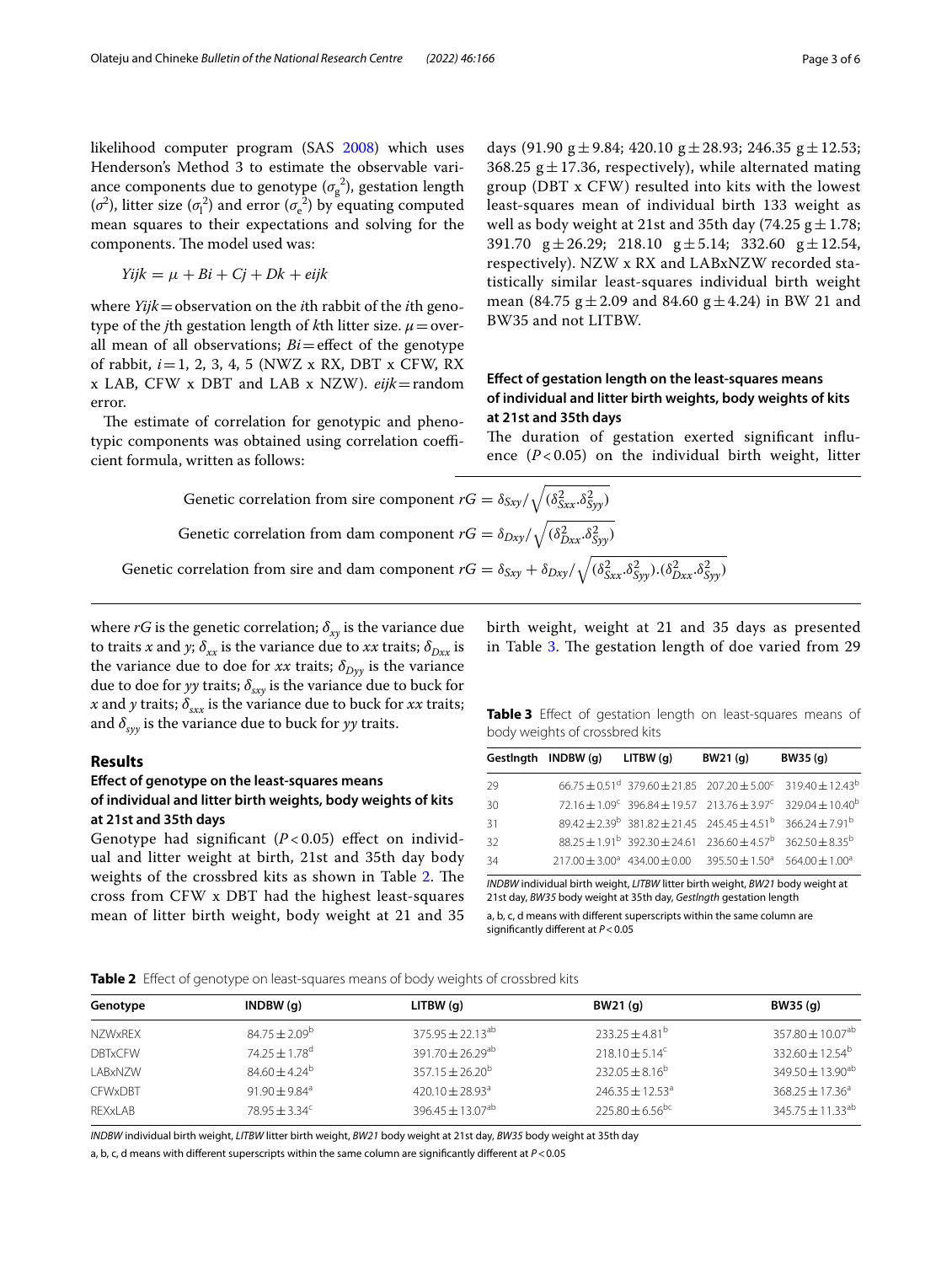to 34 days. Does that kindle within short period (29) days had the least birth weight (66.75  $g \pm 0.51$ ), preweaning litter weight (379.60  $g \pm 21.85$ ), that is, body weight at 21 days (207.20  $g \pm 5.00$ ) and post-weaning weight (body weight at 35 days: 319.40  $g \pm 12.43$ ). Does with the longest gestation length (34 days) had the highest birth weight (217.00  $g \pm 3.00$ ), body weight at 21 days (395.50  $g \pm 1.50$ ) and body weight at 35 days  $(564.00 \text{ g} \pm 1.00)$ .

## **Efect of litter size on the least‑squares means of individual and litter birth weights, body weights of kits at 21st and 35th days**

Table [4](#page-3-0) shows that litter size exerted a signifcant infuence  $(P<0.05)$  on the individual and litter weights at birth, body weight at 21st and 35th days. Body weights of crossbred kits decreased as the litter size increased. Kits in the smallest litter group of 2 had the highest individual birth weight (148.75  $g \pm 39.42$ ), body weight at 21st and 35th days (318.00  $g \pm 44.75$ ; 454.50  $g \pm 63.23$ , respectively), whereas kits that belonged to largest litter size group of 7 had the least individual birth weight, body weight at 21st and 35th day (69.93  $g \pm 0.93$ , respectively) but highest litter birth weight of (440.96  $g \pm 20.8$ ).

## **Phenotypic and genotypic correlations of individual and litter birth weight, body weight at 21 and 35 days for all crossbred kits**

The correlation coefficient of all crossbred kits at the different stages of life is shown in Table [5](#page-3-1). Genotypic correlation values were arranged diagonally to the right (upwards), while the phenotypic correlation values were arranged to the left (downwards) of the diagonal. Highly signifcant (*P*<0.01) and strongest genotypic relationship (*r*=0.91) existed between the body weight at day 21 and 35, while nonsignifcant (*P*>0.05) and negative genotypic relationship  $(r=-0.04)$  existed between the individual birth weight and litter birth weight of kits. Also, the strongest phenotypic relationship  $(r=0.92)$  occurred between the body weight at day 21 and 35, while the <span id="page-3-1"></span>**Table 5** Phenotypic and genotypic correlations of body weight for all crossbred kits

|              | <b>INDBW</b> | <b>LITBW</b> | BW at day 21 | BW at day 35 |
|--------------|--------------|--------------|--------------|--------------|
| <b>INDBW</b> |              | $-0.04$ ns   | $0.87**$     | $0.74***$    |
| I ITBW       | $-0.19$ ns   |              | $-0.32**$    | $-0.45**$    |
| BW at day 21 | $0.78***$    | $-0.53**$    |              | $0.91***$    |
| BW at day 35 | $0.69***$    | $-0.59**$    | $0.92***$    |              |

*INDBW* individual birth weight, *LITBW* litter birth weight, *BW21* body weight at 21st day, *BW35* body weight at 35th day

*ns* not signifcant (*P*>0.05), \*\*highly signifcant (*P*<0.01)

negative phenotypic relationship (*r*=−0.19) existed between the litters birth weight and the individual birth weight of all the crossbred kits.

### **Discussion**

Genotype exerted signifcant infuence on the individual and litter weight at birth, 21st and 35th day as the set of genes received from parent and the environment provided for gene expression could be attributed to the differences in genotypic performances of the kits. The highest body weight was recorded among kits involving the crossing of California and Dutch breeds of rabbit. This could be reasonably due to the fact that the two rabbit breeds possess major genes that improved growth performance better than others. This result corroborated with the results of Obike and Ibe [\(2010\)](#page-5-10) who recorded higher values for Dutch breed. It also agreed with the fndings of Ajayi et al. [\(2018](#page-4-1)) who recorded the highest kit pre- and post-weaning body weight with DBTxDBT genotype. Hence, the superior performance observed in the crossbred of Californian with Dutch breed crosses when compared to others could form a basis for selection process in rabbit production. Does that kindled within short period had the least birth weight and even as they mature to the 5th week compared to others. The low birth weight associated with the short gestation length is most likely due to the fact that the fetus should be growing as their age increases. Therefore, a reduction in the length

<span id="page-3-0"></span>

| Litter size    | INDBW(q)                      | LITBW(q)                         | BW21 (g)                   | BW35 (g)                         |
|----------------|-------------------------------|----------------------------------|----------------------------|----------------------------------|
| 2              | $148.75 \pm 39.42^{\circ}$    | $297.50 \pm 78.81^{\circ}$       | $318.00 \pm 44.75^{\circ}$ | $454.50 \pm 63.23$ <sup>a</sup>  |
|                | $119.33 \pm 2.03^{\circ}$     | $358.00 \pm 0.00^{ab}$           | $275.67 \pm 2.85^{\circ}$  | $420.00 \pm 6.51^{ab}$           |
| $\overline{4}$ | $92.60 \pm 1.63^{\circ}$      | $334.20 \pm 25.80^b$             | $253.00 \pm 3.82^{\circ}$  | $375.60 \pm 11.54$ <sup>bc</sup> |
| -5             | $90.76 \pm 1.85$ <sup>c</sup> | 366.00 $\pm$ 22.68 <sup>ab</sup> | $245.56 \pm 5.18^c$        | $375.76 \pm 8.64$ <sup>bc</sup>  |
| 6              | $72.77 \pm 1.06^{\circ}$      | 390.80 $\pm$ 15.58 <sup>ab</sup> | $215.83 \pm 3.53^{\circ}$  | $330.50 + 8.33$ <sup>cd</sup>    |
|                | $69.93 \pm 0.93^{\text{d}}$   | $440.96 \pm 20.80$ <sup>a</sup>  | $209.57 + 3.70^{\circ}$    | $319.11 + 9.22^{\circ}$          |

*INDBW* individual birth weight, *LITBW* litter birth weight, *BW21* body weight at 21st day, *BW35* body weight at 35th day

a, b, c, d means with diferent superscripts within the same column are signifcantly diferent at *P*<0.05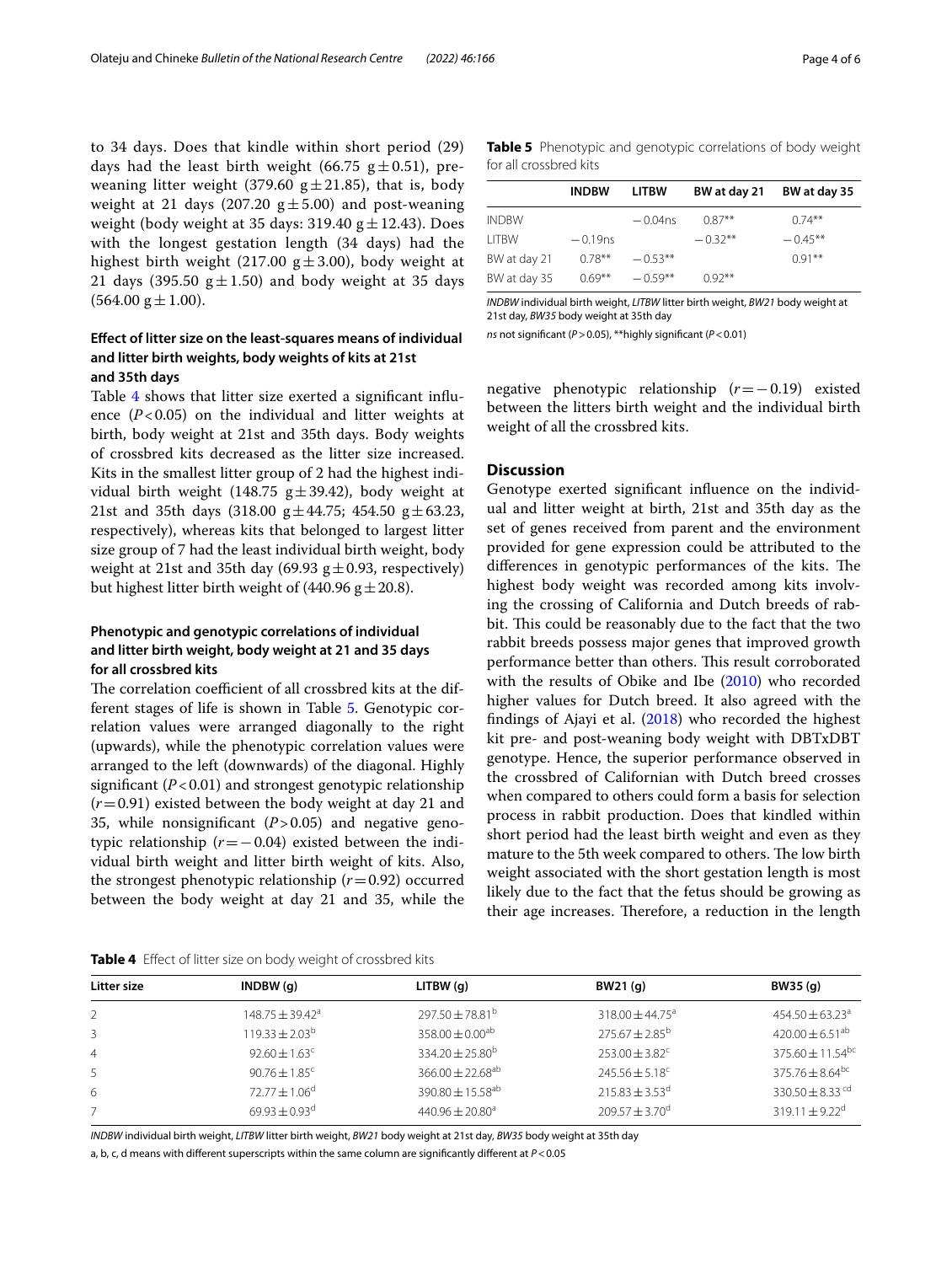of days in utero resulted in a decrease in weight of kits. This study was in agreement with the findings of Ayoola et al. [\(2016](#page-4-2)) but opposed to the study of Orunmuyi et al. ([2006\)](#page-5-11) who stated that gestation length did not signifcantly exert any infuence on weaning weight of rabbits. The significant effects of litter size on the individual and litter birth weights as well as bodyweight at 21st and 35th days were similar to the fndings of Castellini et al. ([2003](#page-5-12)) and Ayoola et al. [\(2016\)](#page-4-2) who also established the fact that there was a signifcant efect of litter size on the body weight of kits from birth to weaning. The heavier birth weight of kits in the smaller group may be contributed by sufficient intra-uterine nourishment available to cater for the growth and development of the feti unlike the largest litters where there was competition for nutrients. So, kits in the least litter develop rapidly than those in the largest litter even in its post-uterine life due to easier access to a big amount of nutritious milk. This was backed up by findings of Chineke [\(2005](#page-5-7)) who also affirmed that litter size was a signifcant source of variation for individual kit weight and litter weight. Therefore, the growth performance of the kits can be improved upon if kits in the largest litters could be even-up among does with smallest kit groups.

The phenotypic and genotypic relationships in the body weights at 21 and 35 days of the crossbred kits showed that there was very strong degree of linear bond. High individual birth weight of kit resulted into an increase in body weight at 21 days. Since there were no environmental disturbances (change in diet or diseases attack), the increased body weight at day 21 brought about corresponding high body weight at 35 days. The weight at these days was most likely infuenced by same genes in the same direction. This study agreed with the investigations of Kuthu et al. ([2017\)](#page-5-13) who documented strong genotypic correlation between the birth weight and weaning weight of Teddy goats. Also, weak and negative genotypic as well as phenotypic correlation was observed between the individual birth weight and litter birth weight which indicated that both weights were controlled by the same gene, that is, an increased litter weight did not translate to similar increase in individual kits weight which is in line with the fndings of Ehiobu and Kyado ([2000](#page-5-14)).

## **Conclusions**

The study revealed that kits involving California and Dutch breed of rabbits possess the best body weight due to the presence of some major genes that enhance their growth performance when compared to other crosses. Hence, the Dutch breed could form a basis for selection process in rabbit production. High positive signifcant correlation coefficient values recorded between the body weight of kits at 21 and 35 days indicated that growth rate of kits in terms of their body weight at 21 days would culminate into better body weight gain at 35 days of age provided there are no environmental factors that could cause setback in growth pattern of the kits.

#### **Abbreviations**

FAO: Food and Agricultural Organization; DBT: Dutch-belted; NZW: New Zealand white; CFW: California white; INDBW: Individual birth weight; LITBW: Litter birth weight; BW: Body weight; SAS: Statistical Analysis System.

#### **Acknowledgements**

All authors are immensely grateful to the Head of Department, Department of Animal Production and Health and Head of Unit (Teaching and Research Farm), Federal University of Technology, for providing the housing facilities for the successful conduct of the research.

#### **Author contributions**

CA conceived the concept of the study, designed and coordinated the experiment. IS collected the data and analyzed it; she was a major contributor to writing the manuscript. All authors read and approved the fnal manuscript.

#### **Funding**

Not applicable.

#### **Availability of data and materials**

Not applicable.

#### **Declarations**

#### **Ethics approval and consent to participate**

All experimental procedures were approved by the Animal Welfare Committee of Federal University of Technology, Akure, after due proposal has been presented and approved. The rabbits were owned by the Department of Animal Production and Health, Federal University of Technology, Akure, and its use was approved by the Department during the proposal presentation.

#### **Consent for publication**

Not applicable.

#### **Competing interests**

No competing interests are related to this study.

#### **Author details**

<sup>1</sup> Division of Animal Reproduction and Physiology, Department of Animal Production and Health, School of Agriculture and Agricultural Technology, Federal University of Technology, P.M.B. 704, Akure, Nigeria. <sup>2</sup> Division of Animal Breeding and Genetics, Department of Animal Production and Health, School of Agriculture and Agricultural Technology, Federal University of Technology, P.M.B. 704, Akure, Nigeria.

Received: 27 September 2021 Accepted: 14 May 2022 Published online: 04 June 2022

#### **References**

- <span id="page-4-1"></span>Ajayi FO, Ologbose FI, Esenowo ES (2018) Pre-weaning and post-weaning growth performance of rabbits: infuence of genotype and litter size in a humid tropical environment. Int J Agric for 8(2):63–69
- <span id="page-4-2"></span>Ayoola MA, Fayeye TR, Ayorinde KL (2016) Gestation length, litter size at birth and their effects on some reproductive traits of domestic rabbits in Nigeria. Niger J Agric Food Environ 12(2):81–84
- <span id="page-4-0"></span>Briggs MA, Petersen KS, Kris-Etherton PM (2017) Saturated fatty acids and cardiovascular disease: replacements for saturated fat to reduce cardiovascular risk. Healthcare 5:29. <https://doi.org/10.3390/healthcare5020029>